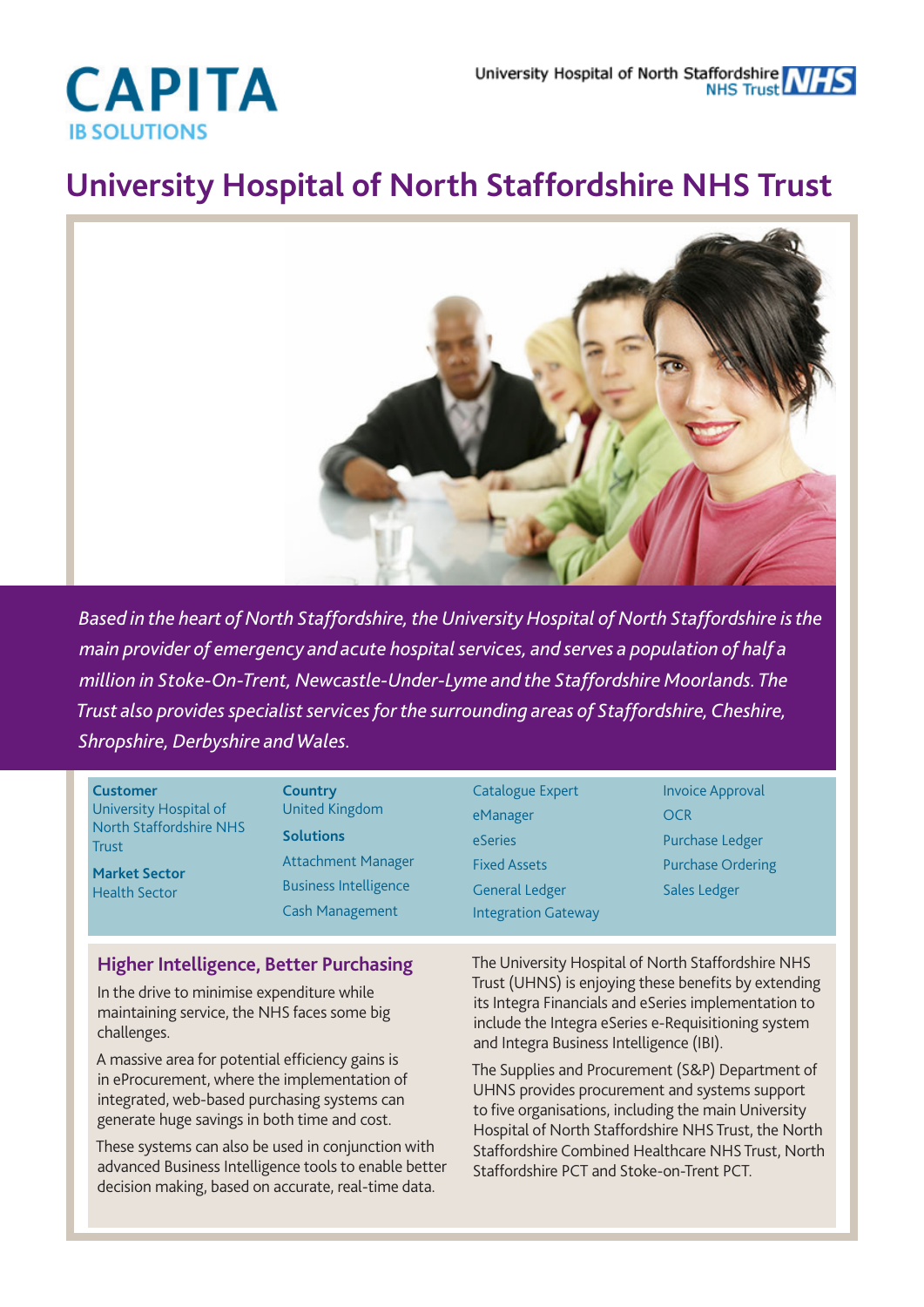In terms of non-stock products (lines not available via NHS Supply Chain), the department raises around 33,500 order lines, with an annual spend of around £68million.

This covers just about anything used in the hospitals, from medical equipment and stationery through to uniforms and cleaning products.

#### **Streamlining Processes with P2P**

In order to increase efficiency and lower the costs associated with purchasing, the UHNS S&P team recently rolled out Integra eSeries and Integra Purchase to Pay to enable seamless eProcurement across all its organisations.

Gareth Baddley from the UHNS S&P Systems Department says, "As a result, everything we order, in terms of non-stock lines, is now requested electronically and processed through the Integra web basket. In just a few months, the group has achieved electronic processing for 92.7% of all requisitions, with more than 400 requisition access points and over 550 live requisitioners across the organisations. This has been a great achievement and has resulted in time and cost savings across the group. For example, enabling online internal order authorisations has saved over 25,000 sheets of paper per annum."

The S&P team is now focused on increasing the percentage of electronic requisitions even further. "Being on a split site means that people are very highly motivated to enable online authorisations," says Gareth, adding, "It was not unknown for people to have to get the bus from one site to another simply to get a purchase order signed off.

 "As everyone's roles become busier, an application like this that makes their job easier is exactly what they want. It has also given managers much better control over their authorisations. They can access everything that is waiting on them at an appropriate time, and they can use the other integrated systems and Business Intelligence reports to make better and more informed decisions about purchases."

eProcurement also enables the UHNS S&P team to be better prepared when negotiating costs with suppliers. "It is now very easy to get key information out of the system covering expected demand and potential peaks and troughs. We can then use this information to get the best deal possible from suppliers," explains Gareth.

#### **Improving with Intelligence**

UHNS has also recently implemented Integra Business Intelligence (IBI), and Gareth has worked extensively with the system to enable rapid and positive benefits. "Before we implemented IBI, we were getting constant requests for reports and other procurement related information.

 "This meant that we had a multitude of tailored reports created for specific requirements without ever providing exactly what each person required. IBI has given people the ability to obtain this information themselves, quickly, easily and accurately.

 "IBI provides the master report, and it is very easy for people to take this and add the specific information they are looking for. This has saved a lot of time, both for our department and for the people requesting reports. It means they have the information to hand when they need it, and allows them to act upon it promptly and with more certainty of the timeliness and accuracy of the information."

The group has also benefited from the extensive use of Key Performance Indicators (KPIs). Gareth explains, "The KPIs provide an easy-to-access and easy-to-interpret snapshot of what we are achieving as an organisation.

 "We use them to monitor progress of all kinds of activities and can generate answers to key questions, such as how many people are using eRequisitions, in seconds. The system also allows us to drill down into the graphics within the KPI dashboard, so we can see immediately where the information is coming from and act on it accordingly."

#### **Saving Time**

Gareth is delighted that IBI is used extensively across the organisation. "The finance departments in each of the trusts are using the BI tool, and all the people in the procurement team have access to it for spend reports and anything else they need.

 "It is a powerful tool that gives us a graphical representation of key areas of financial and procurement operation, which makes everyone's jobs easier and more effective. It gives people the power to make better decisions, and this has been appreciated across all the trusts."